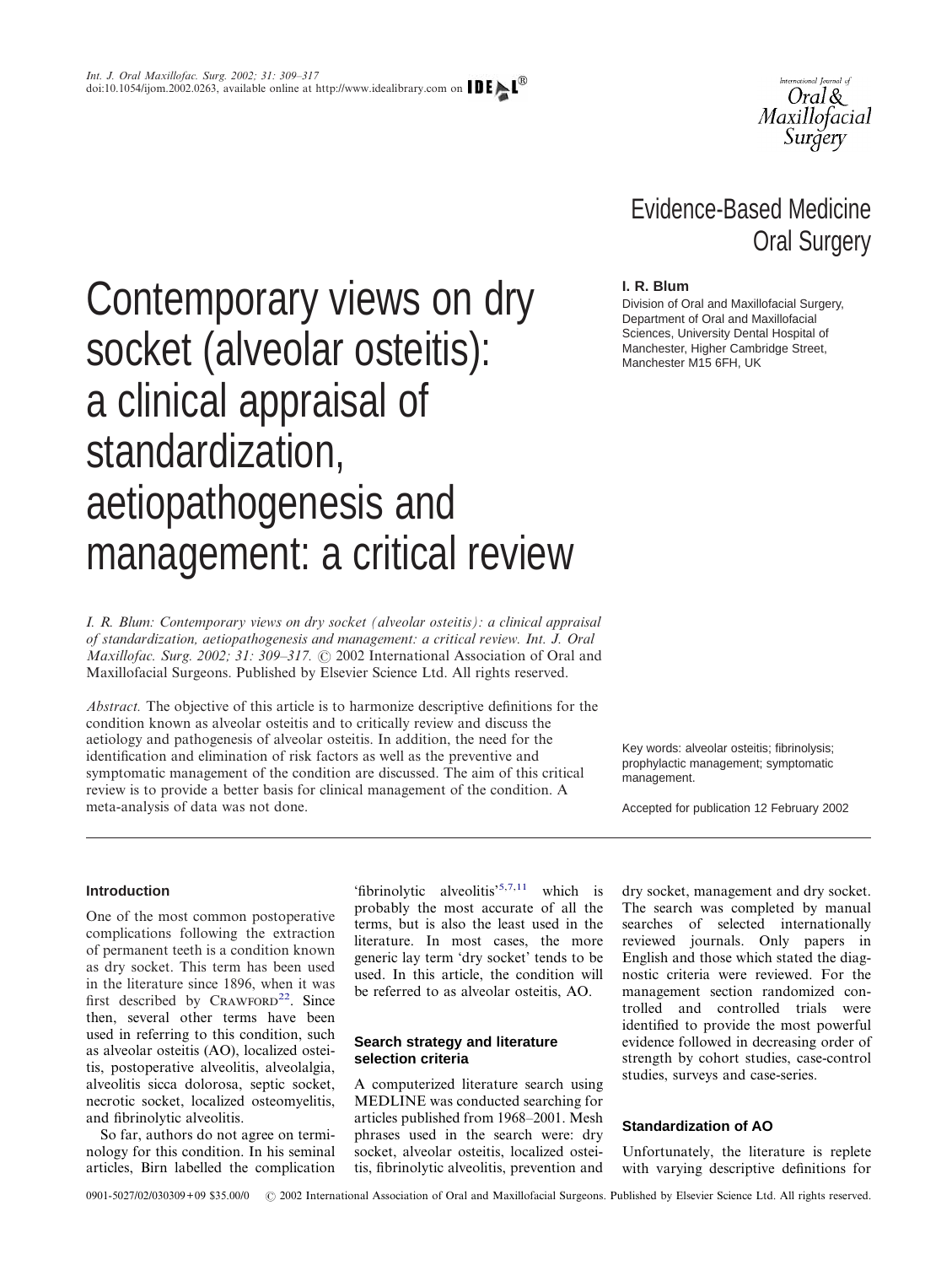<span id="page-1-0"></span>*Table 1*. The variety of definitions used in the literature for the clinical assessment of alveolar osteitis

| Author(s) and Year                      | Definition                                                                                                                                                                                                      |
|-----------------------------------------|-----------------------------------------------------------------------------------------------------------------------------------------------------------------------------------------------------------------|
| Акота et al. <sup>1</sup> (1998)        | The presence of a disintegrated blood clot, and/or<br>increased pain in the socket region, and/or foul odour,<br>and/or exudate or pus in the socket                                                            |
| BERWICK & LESSIN <sup>4</sup> (1990)    | Evidence of a denuded socket with or without necrotic<br>debris or foetid breath                                                                                                                                |
| $B\text{IRN}^{11}$ (1972)               | Partial or complete loss of the blood clot, exaggerated pain<br>radiating to the ear and temporal region, and a putrid<br>odour                                                                                 |
| BLOOMER <sup>12</sup> (2000)            | Complain of pain in the extraction site and the presence of<br>exposed bone or necrotic debris                                                                                                                  |
| CRAWFORD <sup>22</sup> (1896)           | Severe, neuralgiform, irradiating pain and partial or total<br>disintegration of the blood clot in the socket have to be<br>present simultaneously                                                              |
| DAVIS et al. <sup>23</sup> (1981)       | Loss of an adequate clot and development of delayed pain,<br>2 to 5 days after surgery, that was suffice to require active<br>medical intervention                                                              |
| FRIDRICH & $OLSON26$ (1990)             | Absence of a demonstrable clot and symptomatic pain in<br>or around the surgical site 36 h after surgery that was<br>suffice to require active medical intervention                                             |
| HERMESCH et al. <sup>46</sup> (1998)    | Loss of blood clot and/or necrosis of blood clot and<br>persistent or increasing postoperative pain after the<br>surgery, with throbbing pain at the surgical site that is not<br>relieved with mild analgesics |
| LAIRD et al. <sup>34</sup> (1972)       | Evidence of breakdown of clot together with the<br>characteristic foul odour                                                                                                                                    |
| LARSEN <sup>35</sup> (1991)             | Persistent or increasing postoperative pain beginning after<br>the second day, which is associated with necrotic tissue in<br>the socket, exposed bone, or loss of the clot on clinical<br>examination          |
| MEECHAN et al. <sup>41</sup> (1987)     | Pain from the extraction site and empty or necrotic<br>material containing socket                                                                                                                               |
| RITZAU et al. <sup>50</sup> (1992)      | The simultaneous presence of a severe irradiating pain<br>originating from the empty socket and the disintegration<br>(partial or total) of the socket coagulum                                                 |
| ROOD & MURGATROYD <sup>51</sup> (1979)  | A painful socket which is increasing in severity 24 h after<br>the extraction                                                                                                                                   |
| SORENSEN & PREISCH <sup>61</sup> (1987) | Return of patient 2 or more days postoperatively<br>complaining of pain in the extraction area and the<br>presence of a denuded socket on clinical examination                                                  |
| SWEET & BUTLER <sup>64</sup> (1977)     | Severe pain, foul, greyish exudate, and necrotic odour and<br>debris at the extraction site                                                                                                                     |
| TJERNBERG <sup>67</sup> (1979)          | Disintegrated blood clot in combination with pain that is<br>not adequately relieved by analgesics                                                                                                              |
| VEDTOFTE et al. <sup>71</sup> (1974)    | Complete or partial loss of the blood clot with denuded<br>bone in the alveolus and severe irradiating pain                                                                                                     |

AO, usually owing to an inconsistency in diagnostic criteria [\(Table 1\)](#page-1-0). There is a lack of absolute and objective clinical criteria and varying study designs as well as efficacy variables between studies, conflicting data (including intermingled data from 'cases', 'teeth', and 'surgical sites'), anecdotal reports, poorly designed studies, statistical biases or lack of analysis, and individual opinions camouflaged as scientific evidence make a scientifically sound comparison very difficult. Hence, a systematic review was not done as there is insufficient evidence available. The variety of subjective diagnostic definitions for AO appeared to be so great that this author was tempted to come up with a descriptive definition that could be used universally as a standardized definition for AO: *postoperative pain in and around the extraction site, which increases in severity at any time between 1 and 3 days after the extraction accompanied by a partially or totally disintegrated blood clot within the alveolar socket with or without halitosis*. It is necessary to exclude any other cause of pain on the same side of the face. Occasionally, patients may also complain of a very unpleasant taste.

The denuded alveolar bone may be painful and tender. Some patients may also complain of intense continuous pain irradiating from the empty socket, normally to the ipsilateral ear, temporal region or the eye. Regional lymphadenopathy is also noted occasionally. Trismus is a rare occurrence, but in cases

of mandibular third molar extractions it is sometimes seen and is probably due to lengthy and traumatic surgery. True AO, in which premature partial or total loss of a formed extraction socket coagulum occurs, must be distinguished from conditions in which pre-existing alveolar bone hypovascularity, such as generalized vascular or haematological disorders, radiotherapy-induced osteonecrosis, osteopetrosis, Paget's disease and cemento-osseous dysplasia<sup>[73](#page-8-0)</sup> prevent initial formation of a coagulum.

AO remains a common postoperative problem resulting in pain, lost days at work, loss of productivity, and return surgical practice/hospital visits. This is also costly to the surgeon, as 45% of patients who develop AO typically require at least four additional postoperative visits in the process of managing this condition $47$ .

# **Incidence**

The incidence of AO has been reported as 3–4% following routine dental extrac-tions<sup>[51](#page-8-1)</sup> and ranges from  $1\%$  to  $45\%$ after the removal of mandibular third molars<sup>[3](#page-7-5)[,26](#page-7-6)[,54](#page-8-2),58</sup>. This great variability in the reported incidence of AO is largely due to differences in diagnostic criteria and in the methods of assessment; in intermingled and conflicting data from non-impacted, partially impacted and fully erupted mandibular third molars extractions, in intraoperative and postoperative management of extraction sites; in patient populations with respect to age or to surgical techniques or surgical skill. Also, there is a large variation of pain thresholds within the population. Studies claiming 1% incidence lack clinical credibility, whereas those with unusually high incidence rates  $(>30\%)$ suggest that other, unaddressed variables were introduced or the sample size was insufficient.

The better controlled studies have reported the incidence as 25–30% after the removal of impacted mandibular third molars<sup>[26](#page-7-6)[,37](#page-7-7)</sup> and this review concludes that AO occurs approximately 10 times more frequently following the removal of these teeth than from all other locations.

# **Onset and duration**

Early and recent studies have reported that AO onsets 1–3 days after tooth extraction<sup>[26](#page-7-6)[,45](#page-7-8)[,51](#page-8-1)</sup> and within a week between 95% and 100% of all cases of AO have been registered<sup>24</sup>. It is highly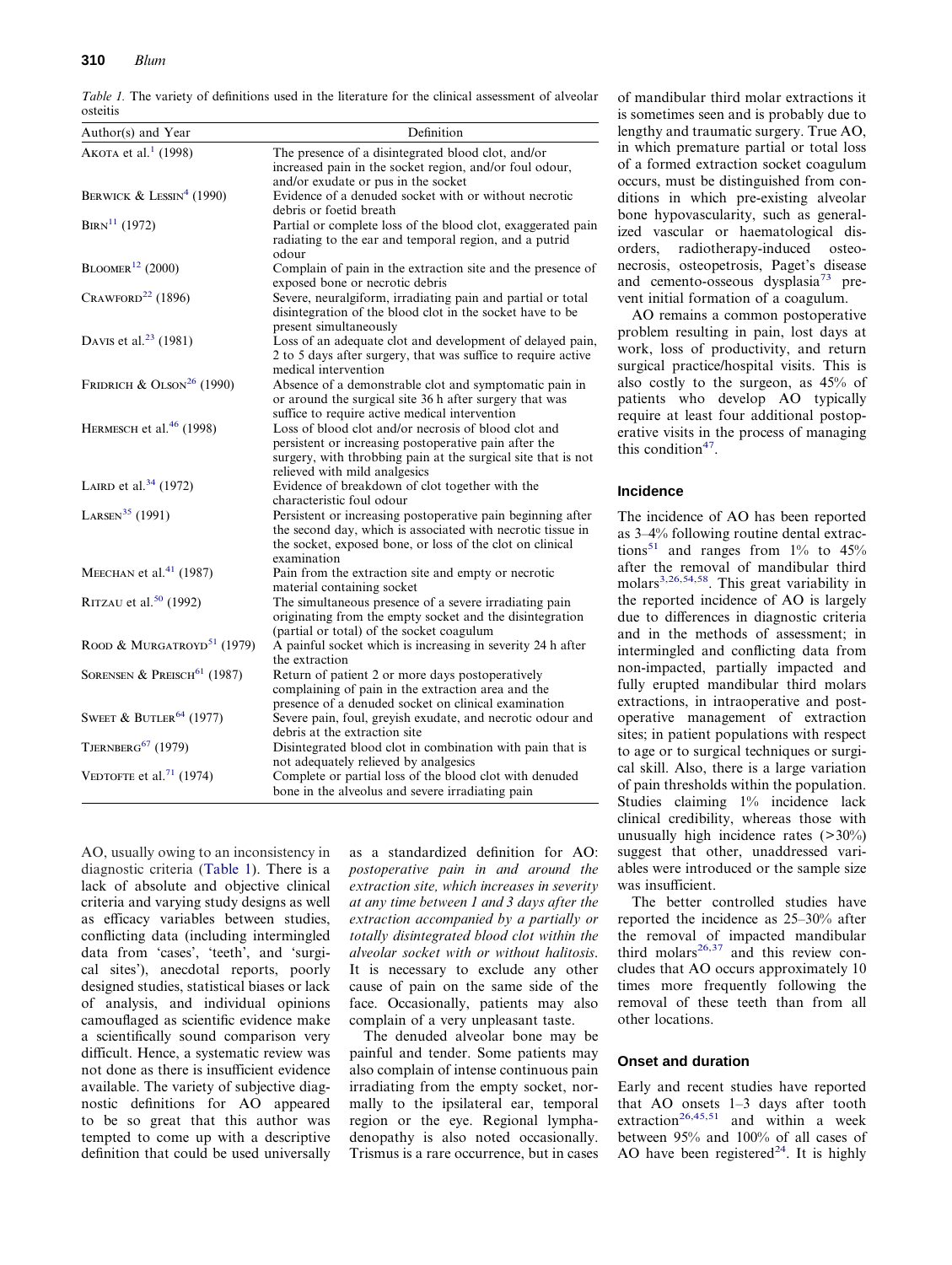unlikely for AO to occur before the first postoperative day, because the blood clot contains anti-plasmin that must be consumed by plasmin before clot disintegration can take place. The duration of AO varies to some degree, depending on the severity of the disease, but it usually ranges from 5–10 days.

# **Aetiology**

Myriad aetiological and precipitating factors for AO have been suggested in the literature. Although AO is generally believed to be of multifactorial origin, the following have been implicated most commonly as aetiological, aggravating and precipitating factors:

# **1. Oral micro-organisms and AO**

The role of bacteria in AO has long been postulated $39,51$  $39,51$ . This concept was supported by various reports of the increased frequency of AO in patients with poor oral hygiene<sup>48</sup>, pre-existing local infection such as pericoronitis and advanced periodontal disease<sup>55</sup>. A causative relationship with bacteria has further been strengthened by the reduced incidence of AO in conjunction with antibacterial measures<sup>[19,](#page-7-21)[42](#page-7-22)[,51](#page-8-1),62</sup>.

There have been numerous attempts to isolate a specific causative organism. The possible association of *Actinomyces viscosus* and *Streptococcus mutans* in AO was highlighted by ROZANIS et al.<sup>[54](#page-8-2)</sup> where they demonstrated delayed healing of the extraction socket following the inoculation of these organisms in animal models.

NITZAN et al.<sup>[44](#page-7-23)</sup> showed a possible significance of anaerobic organisms (which are also the predominant organisms in pericoronitis) in relation to the aetiology of AO.

 $NITZAN$  et al.<sup>[44](#page-7-23)</sup> observed high plasmin-like fibrinolytic activities from cultures of the anaerobe *Treponema denticola*, which is also known to be a putative micro-organism in the development of periodontal disease. In addition, AO virtually never occurs during childhood, a period when this organism has not yet colonized the mouth.

As bacteria increase in number in AO, and because certain species constantly secrete pyrogens at the basal level, it has been postulated that bacterial pyrogens are indirect activators of fibrinolysis *in vivo*<sup>[17](#page-7-24)</sup>. CATELLANI<sup>17</sup> studied the efficacy of bacterial pyrogens for treating thromboembolic disease where pyrogens injected intravenously produced a sustained increase in fibrinolysis.

# **2. Difficulty and trauma during surgery and AO**

Most authors agree that trauma and difficulty of surgery play an important role in the development of  $AO^{2,11,13,21}$  $AO^{2,11,13,21}$  $AO^{2,11,13,21}$  $AO^{2,11,13,21}$  $AO^{2,11,13,21}$ . Surgical extractions that involve the reflection of a flap and sectioning of the tooth with some degree of bone removal have also been reported to be more likely to cause  $AO^{37}$ . One interesting study indicates that less experienced surgeons caused a significantly higher incidence of complications after the removal of impacted third molars; the most common complication being  $AO<sup>60</sup>$ .

Excessive trauma has been known to result in delayed wound healing<sup>11</sup>. This has been attributed to the compression of the bone lining the socket, which impairs its vascular penetration. Alternatively, excessive trauma may result in thrombosis in the underlying vessels. Several authors have associated trauma with a reduction in tissue resistance and consequent wound infection $36,70$ .

 $BIRN<sup>11</sup>$  $BIRN<sup>11</sup>$  $BIRN<sup>11</sup>$  proposed that trauma during extraction damages the alveolar bone cells, causing inflammation of the alveolar bone marrow and the subsequent release of direct tissue activators into the alveolus, where they may precipitate fibrinolytic activity, thus playing a major role in the pathogenesis of AO.

# **3. Roots or bone fragments remaining in the wound and AO**

 $BIRN<sup>11</sup>$  $BIRN<sup>11</sup>$  $BIRN<sup>11</sup>$  suggested this complication as a possible cause of AO. SIMPSON<sup>[59](#page-8-12)</sup> has shown that such fragments are commonly present after normal extraction or surgical removal of teeth, and that small bone and tooth remnants do not necessarily cause complications during healing as they are often externalized by the oral epithelium. The results were derived after histological examination of healing extraction wounds in monkeys.

Despite a lack of scientific evidence for these remnants to be the causative factor for AO, it seems logical that fragment and debris remnants could lead to disturbed wound healing, and thereby possibly contribute to the development of AO.

#### **4. Excessive irrigation or curettage of the alveolus after extraction and AO**

It has been postulated that energetic repeated irrigation of the alveolus might

interfere with clot formation and give rise to infection, and that violent curettage might injure the alveolar bone<sup>11</sup>. However, scientifically sound investigations confirming these contributions in the development of AO are lacking. Furthermore, since energetic excessive irrigation is not easily measurable, it is difficult for it to be assessed.

# **5. Physical dislodgement of the clot and AO**

It has not been substantiated that the physical dislodgement of the blood clot either by manipulation or negative pressure, such as sucking on a straw, would be a major contributory factor to AO.

#### **6. Local blood perfusion, anaesthesia and AO**

Three aspects of blood supply have been confused in the literature; the vascular architecture, the circulation, and the integrity of the blood clot.  $K_{\text{RUGER}}^{33}$  $K_{\text{RUGER}}^{33}$  $K_{\text{RUGER}}^{33}$ associated poor local blood supply with an increased incidence of AO in mandibular molar extractions. The presence of thick cortical bone, it was suggested, resulted in the poor perfusion of blood and it was suggested that minor perforations into the alveolar marrow cavity would allow blood vessels to grow in more easily. This was disputed by  $BIRN<sup>11</sup>$  $BIRN<sup>11</sup>$  $BIRN<sup>11</sup>$ who demonstrated that the mandibular molar region is one of the most richly vascularized regions of the mandible, its blood supply being far better than that of the incisal region.

The vasoconstrictors in local anaesthetic solutions have been suggested as alternative factors in the pathogenesis of  $AO<sup>41</sup>$ . On the other hand, AO also follows tooth extractions carried out under general anaesthesia where no vasoconstrictor was used.

In addition, patients who require repeated injections of local anaesthetic solution may have a reduced pain threshold, which may account for complaints of pain originating from the extraction socket.

Some investigators claimed an increase in the incidence of AO when periodontal intraligamental (PDL) injections were used rather than block or infiltration injections $41$ . These findings have been attributed to the spread of bacteria, especially with multiple injections to the affected site. This was how-ever, disputed by Tsircus et al.<sup>[69](#page-8-13)</sup> who have shown that PDL anaesthesia did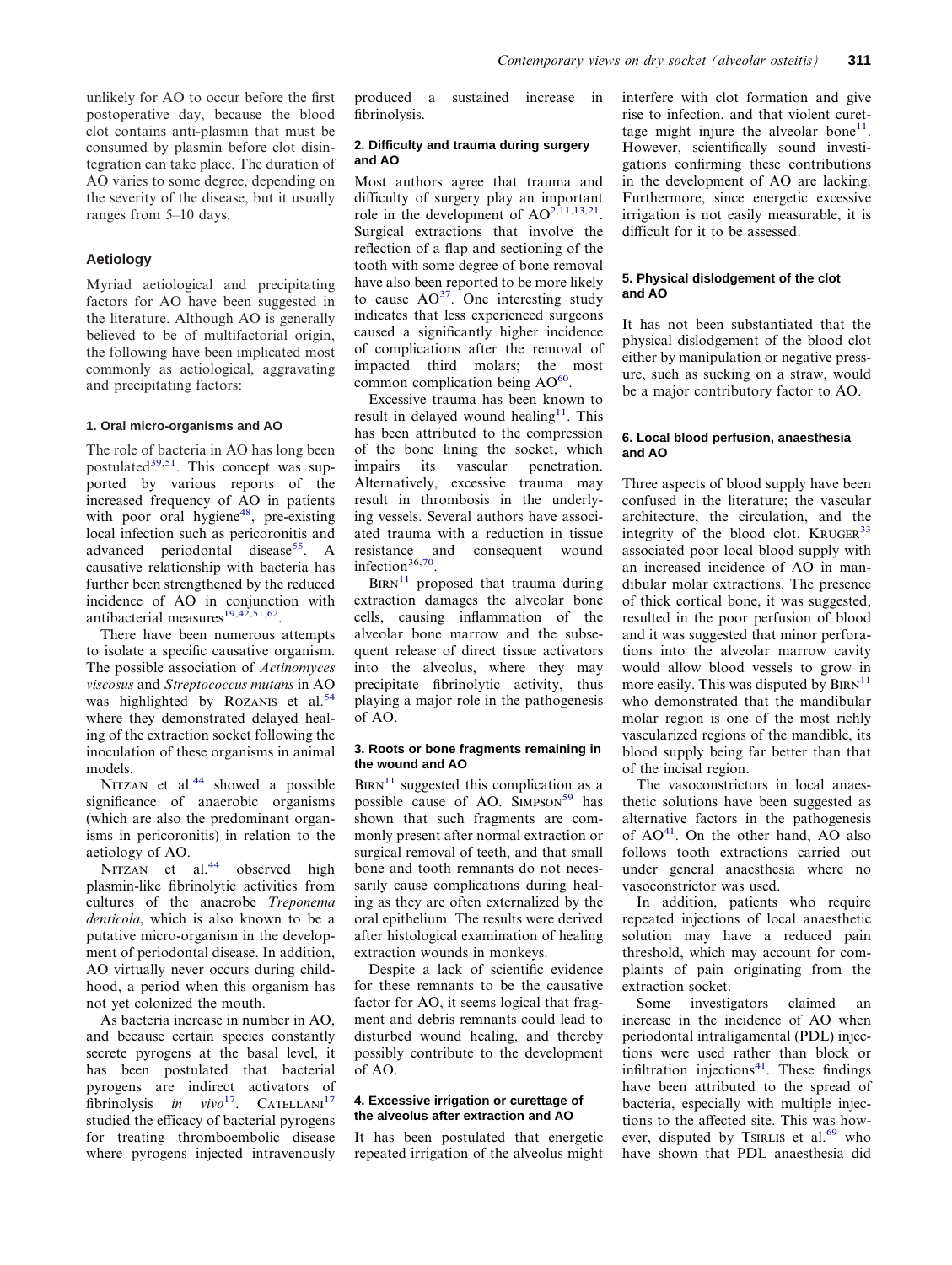not result in a higher frequency of AO than when block anaesthesia was used.

# **7. Oral contraceptives and AO**

Contrary to studies conducted prior to 1960, studies from the 1970s and later showed a significantly higher incidence of AO occurring in females<sup>[20](#page-7-29)[,58](#page-8-3),64</sup>. This was attributed to the increased use of oral contraceptives from the 1960s onwards as these were shown to have a definite positive correlation to the incidence of AO<sup>65</sup>.

It has been proposed that oestrogens, like pyrogens and certain drugs, will activate the fibrinolytic system indirectly, and thus are believed to contribute to the occurrence of AO by increasing lysis of the blood  $dot^{74}$ .  $CATELLANI$  et al.<sup>[18](#page-7-30)</sup> concluded that the probability of AO increases with increased oestrogen dose in the oral contraceptive and that fibrinolytic activity appears to be lowest on days 23 through 28 of the menstrual cycle. Others studied the effect of oral contraceptives on the coagulation and fibrinolytic system and demonstrated an increase in the number of many factors such as factor II, VII, VIII, X, and in particular plasminogen<sup>74</sup>

Interestingly, a recent prospective randomized controlled study reported that females have a higher incidence of AO compared to males regardless of whether they are on oral contraceptives $19$ . However, the conclusions drawn from this study, owing to the small sample size of male participants, are tentative.

In the case of females not using oral contraceptives, there is little published evidence on the effects of the various points in the menstrual cycle on the incidence of AO.

# **8. Smoking and AO**

SWEET  $&$  BUTLER<sup>[66](#page-8-16)</sup> have reported that among patients with a total of 400 surgically removed mandibular third molars, those who smoked a half-pack of cigarettes per day had a four- to five-fold increase in AO (12% *vs* 2.6%) compared to non-smoking patients. The incidence of AO increased to more than 20% among patients smoking more than a pack per day, and to 40% among patients who smoked on the day of surgery, or on the first postoperative day.

This phenomenon could be due to the introduction of a foreign substance that could act as a contaminant in the surgical site, and/or the suction applied to the cigarette which might dislodge the clot from the socket and interrupt healing. No references exist in the literature correlating the effects of heat from burning tobacco, contaminants in the smoke, or the systemic effects of the ingredients in cigarettes with AO.

# **Pathogenesis**

Clinical and laboratory studies have shown the significance of locally increased fibrinolytic activity in the pathogenesis of AO<sup>[5](#page-7-1)[,7](#page-7-2)[,8](#page-7-31),11</sup>.

 $BIRN<sup>11</sup>$  $BIRN<sup>11</sup>$  $BIRN<sup>11</sup>$  claimed that partial or complete lysis and destruction of the blood clot was caused by tissue kinases liberated during inflammation by a direct or indirect activation of plasminogen in the blood. When direct tissue activators are released after trauma to the alveolar bone cells, plasminogen (which is laid down in the fibrin network as it is formed) is converted to plasmin, resulting in the break up of the clot by disintegrating the fibrin. This conversion is accomplished in the presence of tissue or plasma pro-activators and activators. These activators have been recently classified as direct (physiologic) and indirect (nonphysiologic) and further subclassified according to their origin as intrinsic and extrinsic activators $73$ . Intrinsic activators originate from plasma components whereas extrinsic activators originate outside of the plasma/blood *per se*. Direct intrinsic activators include Factor XII (Hageman factor)-dependent activator and urokinase, which are mediated by leukocytes. Direct extrinsic activators include tissue plasminogen activators and endothelial plasminogen activators. Tissue plasminogen activators are found in most tissue types, including alveolar bone<sup>[6](#page-7-32)</sup>. . Indirect activators include substances such as streptokinase and staphylokinase, which are produced by bacteria and bind to plasminogen to form an activator complex that then cleaves other plasminogen molecules to plasmin. This strengthens the theory of the involvement of micro-organisms in the development of AO.

 $BIRN<sup>9</sup>$  $BIRN<sup>9</sup>$  $BIRN<sup>9</sup>$  attributed the cause of pain to the presence and formation of kinin locally in the socket. It has been shown that kinins activate the primary afferent nerves, which may have already been presensitized by other inflammatory mediators and algogenic substances, and in concentrations as low as 1 ng/ml they are able to produce intense  $\text{pain}^{9,46}$  $\text{pain}^{9,46}$  $\text{pain}^{9,46}$ .

Plasmin is also involved in the conversion of kallikreins to kinins in the alveolar bone marrow<sup>[9](#page-7-33)</sup>. Thus, the presence of plasmin may give a possible explanation for the two most characteristic features of AO, namely neuralgic pain and disintegrated blood clot. This is in accordance with BIRN's observa- $tions<sup>11</sup>$  $tions<sup>11</sup>$  $tions<sup>11</sup>$  who noted an increased fibrinolytic activity in extraction sockets with AO when compared to normal healing sockets. He stated that: 'fibrinolytic alveolitis resulted when fibrinolysis or another proteolytic activity in and around the alveolus was capable of destroying the blood clot'.

BIRN & MYHRE-JENSEN<sup>[8](#page-7-31)</sup> have investigated the role of alveolar bone in increasing the local fibrinolytic activity. They concluded that the surrounding bone of the alveolus contains, among other components, stable tissue activators that may explain the local fibrinolytic activity in AO, and these stable activators are linked up with the osteoblasts of the endosteum. These results agreed with other findings that demonstrated a high fibrinolytic activity in the endosteal layer in rats<sup>40</sup>.

# **Prophylactic management**

In an era of evidence-based care, few areas of clinical controversy pose as substantial a dilemma to clinicians, as the topic of the alleged factors that are targets for the various preventive regiments, and the topic of what prophylactic medicaments and materials, if any, should be placed in an alveolar socket following exodontia.

References in the literature correlating to the prevention of AO can be divided into non-pharmacological and pharmacological preventive measures. Effective non-pharmacological preventive measures include a comprehensive history of the patient with identification, and if possible, elimination of risk factors associated with an increased risk to develop AO. These risk factors are summarized in [Table 2.](#page-4-0) Moreover, besides the possible elimination of risk factors, it is imperative for active nonpharmacological preventive measures to be implemented. These preventive measures are summarized in [Table 3.](#page-4-1)

Because AO is probably the most common local post-extraction complication that exists, a successful method of pharmacological prevention has long been sought. The literature reports a variety of materials and techniques that have been and still are being investigated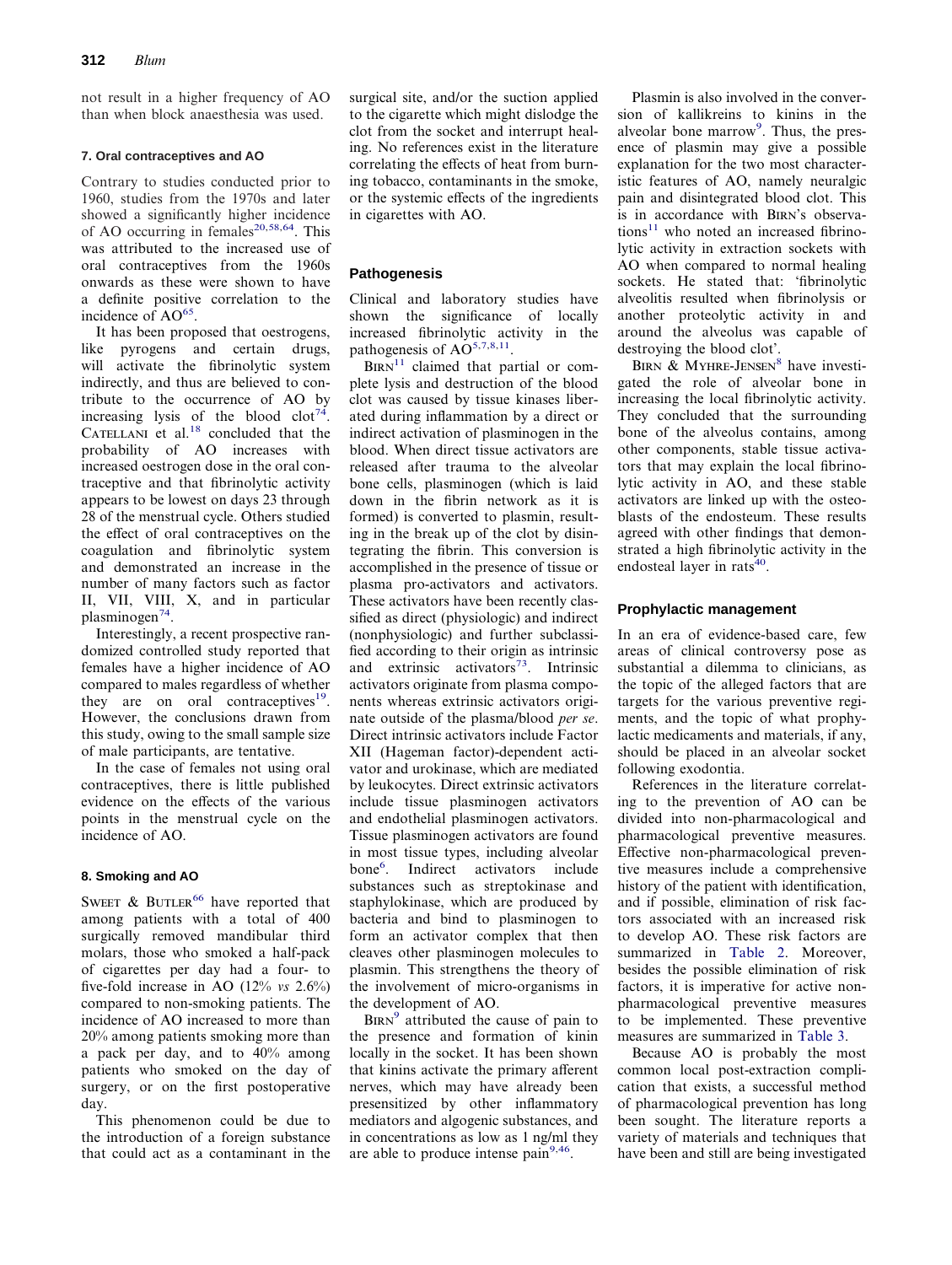<span id="page-4-0"></span>*Table 2.* Risk factors associated with true AO

- Previous experience of AO
- Deeply impacted mandibular third molar (risk factor is directly proportional to increasing severity of impaction)
- Poor oral hygiene of patient
- Active or recent history of acute ulcerative gingivitis or pericoronitis associated with the tooth to be extracted
- Smoking (especially >20 cigarettes per day)
- Use of oral contraceptives
- Immunocompromised individuals

<span id="page-4-1"></span>*Table 3.* A summary of non-pharmacological measures to prevent AO

- Use of good quality current preoperative radiographs
- Careful planning of the surgery
- Use of good surgical principles
- Extractions should be performed with minimum amount of trauma and maximum amount of care
- Confirm presence of blood clot subsequent to extraction (if absent, scrape alveolar walls gently)
- Wherever possible preoperative oral hygiene measures to reduce plaque levels to a minimum should be instituted
- Encourage the patient (again) to stop or limit smoking in the immediate postoperative period
- Advise patient to avoid vigorous mouth rinsing for the first 24 h post extraction and to use gentle toothbrushing in the immediate postoperative period
- For patients taking oral contraceptives extractions should ideally be performed during days 23 through 28 of the menstrual cycle
- Comprehensive pre- and postoperative verbal instructions should be supplemented with written advice to ensure maximum compliance

for their success. These pharmacological prophylactic interventions are related to one or more of the following groups:

- 1. Antibacterial agents
- 2. Antiseptic agents and lavage
- 3. Antifibrinolytic agents
- 4. Steroid anti-inflammatory agents
- 5. Obtundent dressings
- 6. Clot support agents

# **1. Antibacterial agents**

Prophylactic antibacterials, either given systemically or used locally, are considered to reduce the incidence of AO. Systemic antibacterials reported to be effective in the prevention of AO include the penicillins<sup>[32](#page-7-35),34</sup>, clindamycin<sup>15,34</sup>, erythromycin<sup>15</sup>, and metronidazole<sup>3,51</sup>. In addition, it has been reported that the

preoperative administration of antibacterial agents is more effective in reducing the incidence of AO than when given postoperatively<sup>[34](#page-7-15),53</sup>. However, of all systemic antibacterials referred to in the literature for the prevention of AO, the only that stood trial successfully in randomized double-blind studies was metronidazole<sup>[3](#page-7-5),51</sup>. Owing to its narrow antibacterial spectrum (anaerobicidal), metronidazole is associated with fewer and more infrequent side-effects than the high resistance developing penicillins and erythromycin, and the pseudomembranous colitis inducing clindamycin. Caution should however be taken with metronidazole in patients taking warfarin, disulfiram, phenytoin and possibly antihypertensives because of possible drug interactions. Concurrent alcohol should be avoided.

Nowadays, the routine use of systemic pre- and/or postoperative antibacterials given prophylactically is highly disputed and by many considered to be controversial because of the development of resistant bacterial strains and possible systemic side effects, such as hypersensitivity and unnecessary destruction of host commensals.

Myriad studies have been carried out to evaluate the effectiveness of topical (intra-alveolar) medicaments in preventing AO including various types of antibacterials used alone or in combination in varying formulations and dosages. However, very few studies are in agreement. The cited incidence in some studies is higher with antibiotics than in other studies without antibiotic use. In some cases, the antibacterial or base material used to carry the antibiotic has caused more significant complications than the  $AO^2$  $AO^2$ .

CHAPNICK &  $D$ IAMOND<sup>[19](#page-7-21)</sup> investigated in a double-blind study the effectiveness of topical clindamycin and they reported a significantly reduced incidence of AO in mandibular third molar sockets following light socket irrigation with Betadine<sup>®</sup> and the topical application of clindamycin in Gelfoam. They attributed their findings to the effectiveness of clindamycin but the irrigant used by them prior to wound closure is an iodophore with its own antibacterial properties. Furthermore, the subjects of their study also received multiple oral doses of systemic antibiotics postoperatively; thus making it impossible to attribute their findings to either of the antibacterials alone used in their study.

TRIEGER & SCHLAGEL<sup>[68](#page-8-18)</sup> examined in a double-blind crossover study involving

86 patients with 172 bony impacted mandibular third molars, the effect of the topical placement of clindamycin saturated gel sponge inserted into randomized unilateral extraction sites immediately following surgery. Each patient received a placebo in the contralateral site and served as his or her own control. The authors reported 7 cases of AO in the control group and none in the test group. Based on the significant difference in AO rates at a significance level of *P<*0.5 they concluded that the aetiology of AO is related to an infection with anaerobic bacteria and that clindamycin applied topically can be effective in the prevention of AO.

Many studies with topical tetracycline powder, aqueous suspensions of tetracycline, tetracycline on gauze drain or tetracycline-soaked Gelfoam sponges have been reported to be effective in significantly reducing the incidence of AO[1](#page-7-10)[,23](#page-7-13)[,61](#page-8-4)[,62.](#page-8-9) The latter mixture is thought to provide a firm clot in addition to preventing infection. However, side-effects including foreign body giant-cell reactions have been reported in association with topically applied tetracycline<sup>[43](#page-7-37),75</sup>.<br>The topical

application of a petroleum-based combination of tetracycline and hydrocortisone has also been reported in several studies to significantly reduce the incidence of  $AO^{26,56}$  $AO^{26,56}$  $AO^{26,56}$ . LYNCH et al. $38$  reported however, the occurrence of the chronic problem of myospherulosis in extraction sites that received this combination and they suggested that this may arise as a result of the action of the lipid substances of the petrolatum carrier vehicle on the extravasated erythrocytes.

Nevertheless, no adverse reactions to the topical application of aqueous tetracycline suspensions or to impregnated tetracycline gauze drains in the socket have been described, and besides their claimed effectiveness in decreasing the incidence of AO, they are also considered to be an economical preventive modality<sup>73</sup>.

#### **2. Antiseptic agents and lavage**

Chlorhexidine (CHX) is a bisdiguanide antiseptic with antimicrobial properties. The use of CHX as both a mouthrinse and as a preoperative irrigant of the gingival crevice has been shown to significantly reduce the quantity of oral microbial populations<sup>72</sup>. Several studies have reported that the pre- or perioperative use of CHX mouthrinse significantly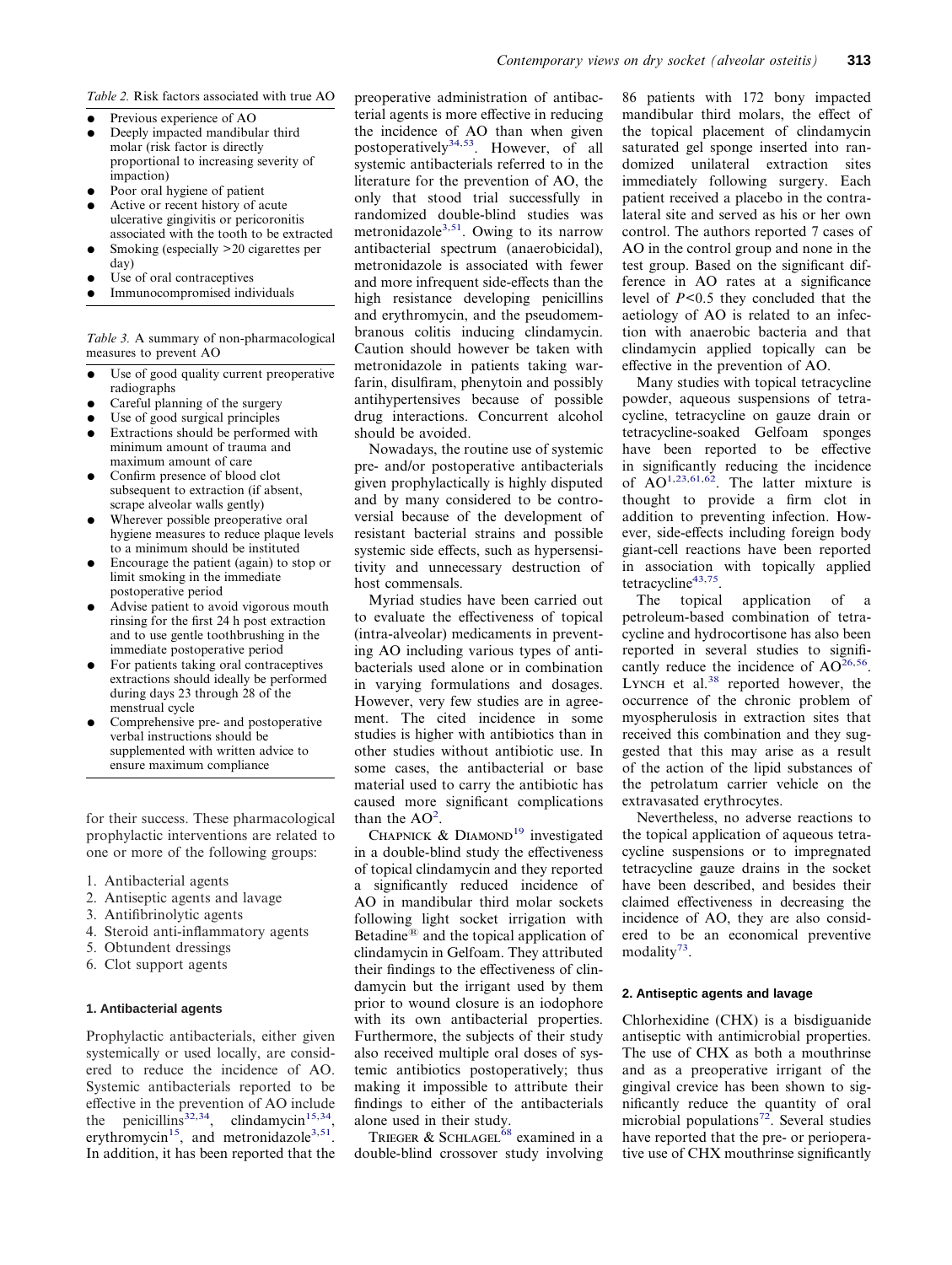reduces the incidence of AO after the surgical removal of mandibular third molars<sup>[4](#page-7-11)[,29](#page-7-39)[,35](#page-7-16),67</sup>. RAGNO & SZKUTNIK<sup>[49](#page-7-40)</sup> noted nearly a 50% reduction in the incidence of AO in patients who prerinsed for 30 s with a 0.12% CHX solution.

FOTOS et al. $25$  examined in a randomized double-blind placebo-controlled study involving 70 patients with 140 uncomplicated non-infected third molars, the effect of the topical insertion of an intra-alveolar chlorhexidine gluconate solution-soaked Gelfoam into an extraction site and compared it to an intra-alveolar saline-soaked Gelfoam inserted on the contralateral side. They reported that the use of the former significantly reduced postoperative discomfort, but the incidence of AO was not specifically documented. They also reported that the 0.1% chlorhexidine solution did not significantly reduce postoperative discomfort whereas the use of the higher 0.2% concentration was significantly efficacious in reducing these symptoms. The authors acknowledged that Gelfoam exhibits a degree of hydrophobicity that precludes efficient absorption of chlorhexidine before intraalveolar placement. Also, pre-shaped Gelfoam morphology does not allow its placement to the full depth of the socket. No reference was found in the literature correlating the local applications of the biodegradable chlorhexidine Periochip<sup>®</sup> nor that of chlorhexidine Corsodyl® gel with AO.

In a crossover study $31$  the antiseptic agent, 9-aminoacridine, saturated in Gelfoam was placed in mandibular third molar extraction sites, and was compared with the use of Gelfoam alone placed in the contralateral mandibular third molar extraction sites. The authors concluded that 9-aminoacridine was ineffective in reducing the incidence of AO.

HELLEM & NORDENRAM<sup>[28](#page-7-43)</sup> studied the prophylactic effectiveness of antiseptic dressings by suturing a gauze sponge saturated with Whitehead's varnish (a combination of iodoform, balsam tolutan, and Styrax liquid in a base liquid) over mandibular third molar extraction sites. The authors claimed to record a significant decrease in the incidence of postoperative pain, haemorrhage and swelling when compared to a control group, but the incidence of specifically diagnosed AO was not addressed.

Following a lavage study<sup>[63](#page-8-22)</sup> it was reported that the incidence of AO after the removal of mandibular third molars was significantly reduced from 10.9% using 25 ml normal saline solution for lavage to 5.9% with the use of 175 ml lavage. In another lavage study<sup>14</sup>, no significant differences were found in the incidence of AO following the removal of mandibular third molars between volumes of 175 ml and 350 ml of normal saline solution, but both these volumes were more effective than a volume of 25 ml. The reason for this may be that sufficient lavage mechanically removes more of the root remnants and/or bone fragments (and other debris) possibly still left in the extraction socket and which might contribute to the development of AO.

# **3. Antifibrinolytic agents**

Earlier investigations<sup>[10](#page-7-45)[,57](#page-8-23)</sup> into the fibrinolytic nature of AO indicated that the topical use of para-hydroxybenzoic acid (PHBA), in extraction wounds significantly decreased the incidence of AO in a dose-dependent fashion. However, as PHBA is available on the market as a component of Apernyl<sup>®</sup> (Bayer AG, Germany)—an alveolar cone with a formulation of 32 mg acetylsalicylic acid, 3 mg propyl ester of PHBA and 20 mg unknown tablet mass, it is not possible to attribute the reported findings to PHBA alone or perhaps to the antiinflammatory properties of acetylsalicylic acid. In addition, PHBA has also been reported to have some antibacterial properties which may also have contributed to the reported findings<sup>73</sup>. Subsequent histological studies<sup>[16](#page-7-46)</sup> however, showed that acetylsalicylic acid in contact with bone causes a local irritating effect accompanied by serious inflammation of the extraction socket, possibly resulting in AO.

The antifibrinolytic agent Tranexamic acid (TEA) has been reputed to prevent AO when applied topically in the extraction socket following exodontia, but controlled investigations with special reference to impacted mandibular third molar extraction wounds have not shown a significant reduction in the incidence of AO when compared to a placebo  $\text{group}^{27}$ .

Given the lack of a scientifically confirmed advantage, and many possible problems, there seems to be no rationale for the use of these agents.

#### **4. Steroid anti-inflammatory agents**

Only one reference was found in the literature regarding the individual use of

topical corticosteroids in the prevention of AO. Even though the corticosteroid has been reported to decrease immediate post-operative complications, it failed to reduce the occurrence of AO after extraction<sup>36</sup>. The topical application of a hydrocortisone and oxytetracycline mixture however, has been shown to significantly decrease the incidence of AO after the removal of impacted mandibular third molars<sup>[26](#page-7-6),56</sup>. Unfortunately, the contribution of the antibiotic cannot be separated from that caused by the steroid.

Given the lack of scientific evidence substantiating any benefit to this regimen its use as a preventive measure for AO is inappropriate.

#### **5. Obtundent dressings**

A recent crossover study<sup>[12](#page-7-12)</sup> on the prevention of AO following the bilateral removal of 200 mandibular molars claimed a significant decrease in the incidence of AO, following the immediate placement of an eugenol containing dressing into randomly selected unilateral extraction sockets. The contralateral sockets were not packed and served as the patients own controls. However, the irritant local effect of eugenol and the delay in wound healing due to elective prophylactic packing is well documented in the literature<sup>[2](#page-7-25)[,19](#page-7-21),5</sup>

#### **6. Clot support agents**

In the 1980s, a biodegradeable ester polymer, polylactic acid (PLA) was widely promoted as the ultimate solution for preventing AO, and it is still available today under the brand name of DriLac (Osmed, Inc, Costa Mesa, CA, USA). It was suggested that PLA would provide a biological stable support for the blood clot and for the future granulation and osteoid tissue. A study by BREKKE  $&$  ASSOCIATES<sup>[13](#page-7-26)</sup> in 1986 reported an incidence of AO of 2.2% with PLA, placed in mandibular third molar extraction sites, as compared with 18.1% incidence without the use of PLA. This was however followed in 1990 by an article by MOORE & BREKKE<sup>[43](#page-7-37)</sup> that highlighted 18 cases of complications with tetracycline-treated PLA, and in 1995, HOOLEY & GOLDEN<sup>[30](#page-7-49)</sup> reported a higher incidence of AO when PLA was used in the control group (23.6% with PLA, 13.6% without). The latter prospective study suggests that the use of PLA might actually increase the incidence of AO.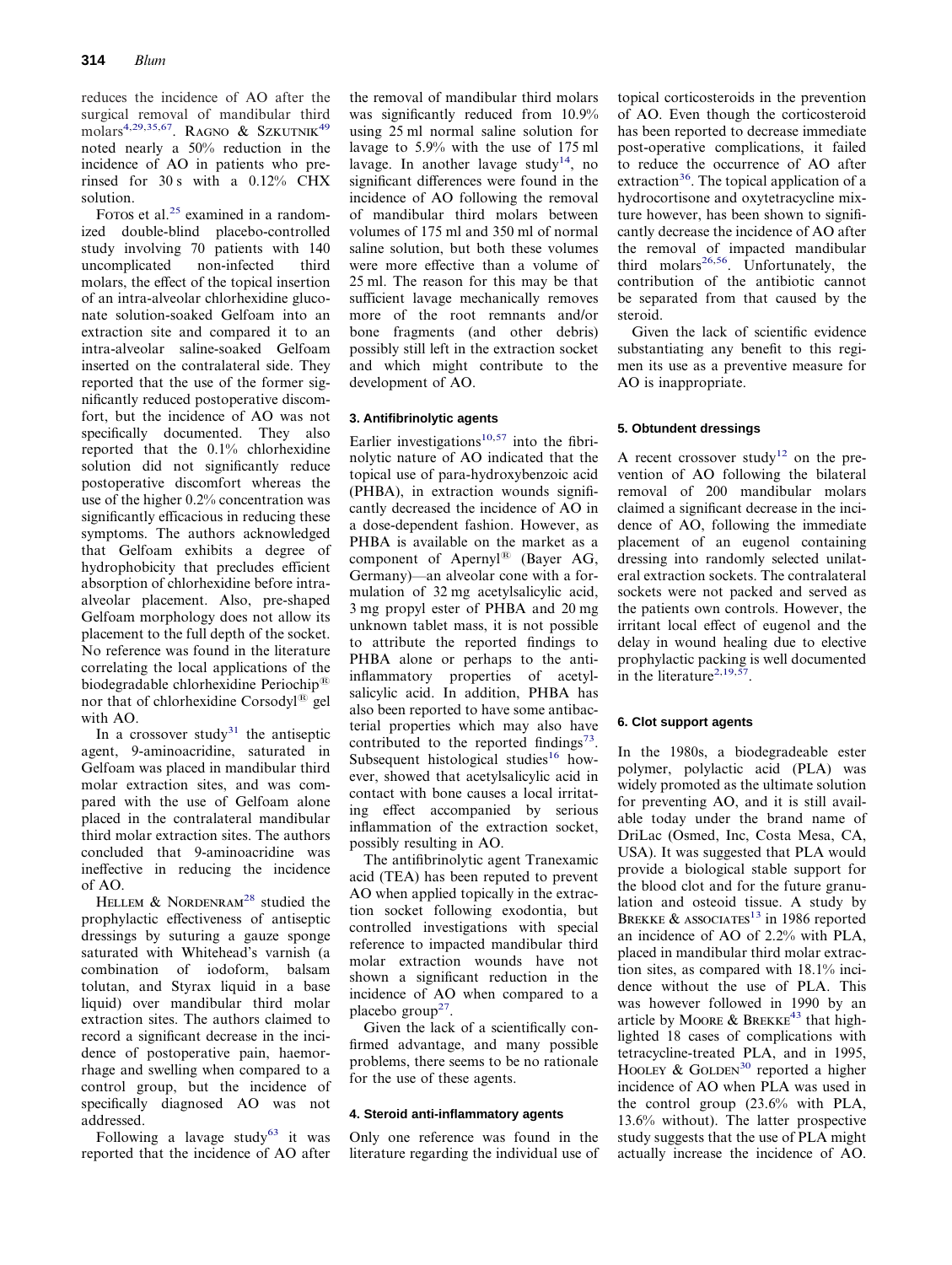Remove any sutures to allow adequate exposure of the extraction site. As the socket may be exquisitely tender local anaesthesia may be required

<span id="page-6-0"></span>tions to manage  $AO$ 

- Irrigate the socket gently with warm sterile isotonic saline or local anaesthetic solution, which is followed by careful suctioning of all excess irrigation solution
- Do not attempt to curette the socket, as this will increase the level of pain
- Prescription of potent oral analgesics
- The patient is given a plastic syringe with a curved tip for home irrigation with chlorhexidine solution or saline and instructed to keep the socket clean. Once the socket no longer collects any debris, home irrigation can be discontinued.

Given the lack of scientific evidence, there seems to be no benefit in its use.

# **Symptomatic management**

Although numerous authors<sup>[21](#page-7-27)[,42](#page-7-22)[,52](#page-8-24)</sup> often refer to the 'treatment' of AO, this appears to be rather misleading, as the condition cannot be treated as long as the underlying aetiology has not been firmly established. Meanwhile, AO can only be managed and as management is directed primarily towards the prompt relief of the patient's pain during the healing stages, it takes place primarily by palliative means.

References in the literature relating to the management of AO can be divided into non-dressing and dressing interventions. The non-dressing interventions are summarized in [Table 4.](#page-6-0)

Several authors $42,62,68$  $42,62,68$  $42,62,68$  advocate, with or without prior non-dressing interventions, the use of intra-alveolar medicated dressings. The active components of the dressings reported in the literature for managing the condition can be broadly classified as follows:

- 1. Antibacterial dressings
- 2. Obtundent dressings
- 3. Topical anaesthetic dressings, and
- 4. Combinations of 1–3.

The use of dressings is empirical and their reported effectiveness in reducing patient discomfort is largely based on circumstantial personal clinical experience and ample anecdotal reports. Although the placement of dressings is controversial in the literature and concrete evidence regarding their placement is lacking, it has been suggested<sup>[73](#page-8-0)</sup> that in cases of diagnosed AO, dressings might be an effective malady that could be used as an adjunct to non-dressing interventions. Arguments in the literature supporting the use of intra-alveolar dressings include the achievement of greater local concentration of the substance(s) than can normally be expected from systemic administration, the minimizing of possible side effects and sensitization that may accompany systemic administration, the localized obtundent effect, and the closing of the socket so that food debris can be kept out. The exact incidence of complications secondary to dressings placed in extraction sockets is unknown.

To date, no scientific studies have been carried out that specifically investigate the incidence of potential side effects and tissue damage arising from the placement of intra-alveolar dressings. Although a theoretical potential for the development of resistant bacterial strains with intra-alveolar antibiotic use has been reported<sup>[2](#page-7-25)</sup>, there have not been any reliable data in the literature to substantiate this theoretical complication. However, case reports regarding the occurrence of other local complications have been described in the litera-<br>ture<sup>38,43,56,75</sup> and it is generally and it is generally acknowledged that dressings delay the healing of the extraction socket.

# **Discussion**

All the clinical and histological evidence supports that AO results from disturbed healing of the extraction wound. The introduction of a standardized descriptive criterion for AO may provide a sound basis for more objective and reliable comparisons in future investigations related to AO.

Although the full aetiology of AO has yet to be firmly established and despite the plethora of theories available for its aetiopathogenesis, substantial evidence suggests that it is most particularly related to a complex interaction between excessive localized trauma, bacterial invasion and their association to plasmin and subsequently, the fibrinolytic system. Another factor that should merit attention and has not been investigated earlier is the possibility of a genetic factor. If there is a genetic predisposition to AO, it is likely to arise from polymorphisms of one or more genes. This possibility could be investigated by undertaking large association studies or transdisequilibrium testing. The possibility of a genetic association with AO is worthy of further investigation.

Prevention of AO entails reducing the number of possible risk factors, meticulous attention to procedural details and surgical skills. Despite a plethora of published articles, relatively little reliable data are available for formulating a scientifically sound philosophy regarding the pharmacological prevention and symptomatic management of AO. To date, no single method has gained universal success or acceptance, although a large number of practitioners continue to use 'their method', probably because it was passed from one generation to another, often without controlled studies

to support its use. Dressings should not be placed into extraction sockets for merely prophylactic reasons as the possible side effects and unnecessary additional costs to the patient contraindicate this. Based on the first dictum of medicine as stated by Hippocrates (421 B.C.): 'At first do no harm', it seems prudent to limit the pharmacological preventive interventions to measures which are supported by sufficient evidence to be effective, and equally, show a minimum of sideeffects. Besides ample surgical lavage, the reported prophylactic effectiveness, economy and lack of adverse side effects of chlorhexidine solution justify its use as a preoperative irrigant or mouthrinse in the prevention of  $AO^{29,35,49}$  $AO^{29,35,49}$  $AO^{29,35,49}$  $AO^{29,35,49}$ 

The review of the literature with reference to dressings provides a cautionary note, that even though severe reactions from the use of antibacterials, gelfoam, or other preparations placed in sockets are uncommon, all are accompanied by risks for reactions, complications, and delayed healing. Should adverse reactions develop in a patient, the practitioner may find medicolegal defence of the use of the material difficult, based on the documented problems reported in the literature, rare as they might be. To date, insufficient scientific evidence exists for the amelioration of pain following the application of dressings.

Despite many years of research there has been little progress over the years to address this very painful condition for patients. However, further investigations and well controlled studies are necessary to draw firm conclusions which can lead to increased clarity regarding the most beneficial management of the patient presenting with AO.

*Acknowledgment*. The author is most grateful to Professor P. Sloan for his helpful comments during the preparation of the article.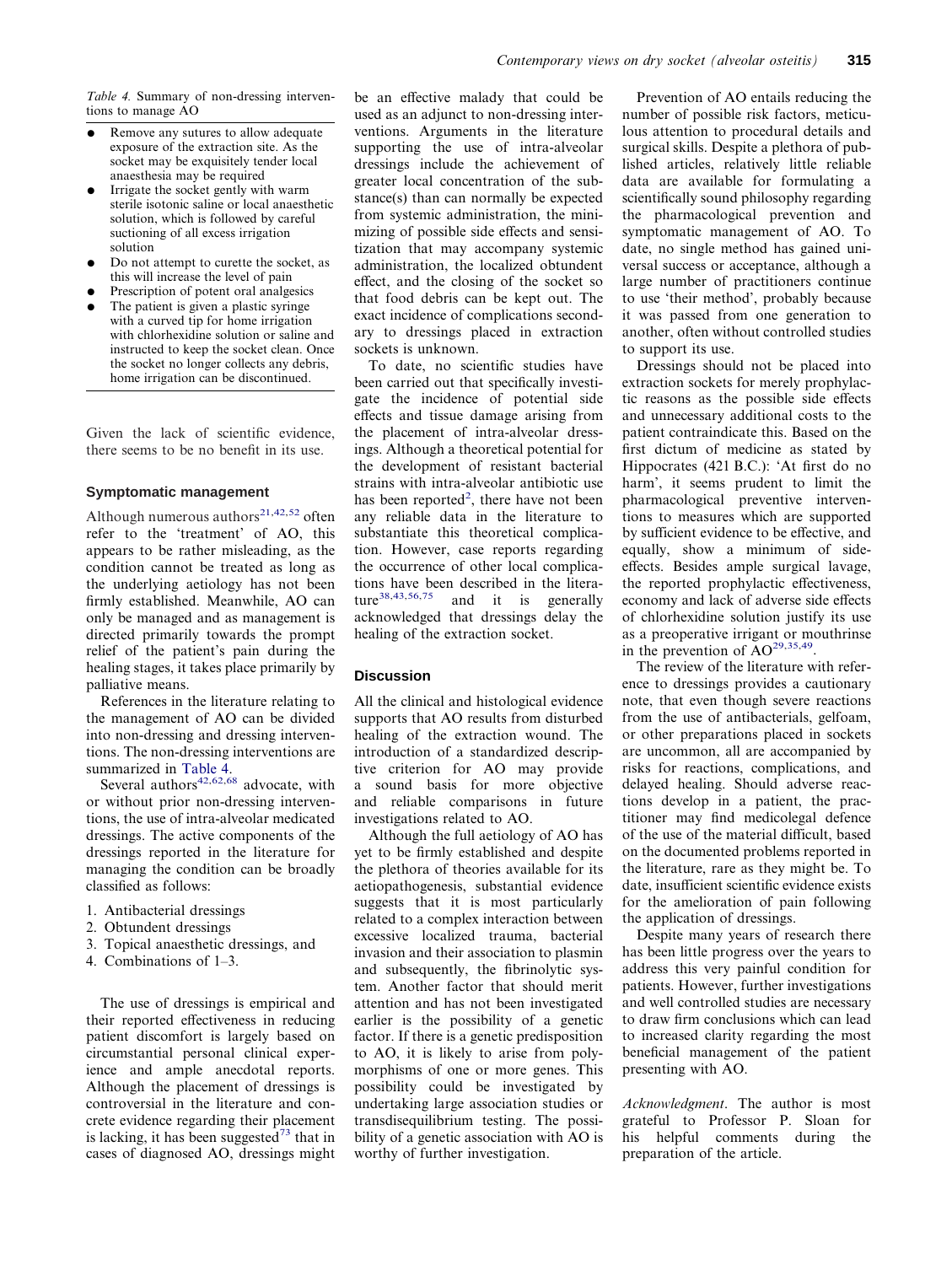# **References**

- <span id="page-7-10"></span>1. AKOTA I, ALVSAKER B, BJORNLAND T. The effect of locally applied gauze drain impregnated with chlortetracycline ointment in mandibular third molar surgery. Acta Odontolol Scand 1998: **56**: 25–29.
- <span id="page-7-25"></span>2. ALEXANDER RE. Dental extraction wound management: A case against medicating postextraction sockets. J Oral Maxillofac Surg 2000: **58**: 538–551.
- <span id="page-7-5"></span>3. BARCLAV IK. Metronidazole and dry socket: prophylactic use in mandibular third molar removal complicated by nonacute pericoronitis. New Zealand Dent J 1987: **7**: 71–75.
- <span id="page-7-11"></span>4. BERWICK MJE, LESSIN ME. Effects of a chlorhexidine gluconate oral rinse in mandibular third molar surgery. J Oral Maxillofac Surg 1990: **48**: 440–448.
- <span id="page-7-1"></span>5. BIRN H. Bacterial and fibrinolytic activity in 'dry socket'. Acta Odontolol Scand 1970: **28**: 773–783.
- <span id="page-7-32"></span>6. BIRN H. Fibrinolytic activity of normal alveolar bone. Acta Odontolol Scand 1971: **29**: 141–153.
- <span id="page-7-2"></span>7. BIRN H. Fibrinolytic activity of alveolar bone in 'dry socket'. Acta Odontolol Scand 1972: **30**: 23–32.
- <span id="page-7-31"></span>8. BIRN H, MYHRE-JENSEN, G. Cellular fibrinolytic activity of human alveolar bone. Int J Oral Surg 1972: **1**: 121–125.
- <span id="page-7-33"></span>9. BIRN H. Kinins and pain in dry socket. Int J Oral Surg 1972a: **1**: 34–42.
- <span id="page-7-45"></span>10. BIRN H. Antifibrinolytic effect of Apernyl in dry socket. Int J Oral Surg 1972b: **1**: 190–194.
- <span id="page-7-3"></span>11. BIRN H. Etiology and pathogenesis of fibrinolytic alveolitis ('dry socket'). Int J Oral Surg 1973: **2**: 215–263.
- <span id="page-7-12"></span>12. BLOOMER CR. Alveolar osteitis prevention by immediate placement of medicated packing. Oral Surg Oral Med Oral Pathol Oral Radiol Endod 2000: **90**: 282– 284.
- <span id="page-7-26"></span>13. BREKKE JH, BRESNER M, REITMAN MJ. Effect of surgical trauma and polylactate cubes and granules on the incidence of alveolar osteitis in mandibular third molar extraction wounds. J Can Dent Assoc 1986: **52**: 315–320.
- <span id="page-7-44"></span>14. BUTLER DP, SWEET JB. Effect of lavage on the incidence of localized osteitis in mandibular third molar extraction sites. Oral Surg Oral Med Oral Pathol 1977: **44**: 14–20.
- <span id="page-7-36"></span>15. BYSTEDT H. NORD CE, NORDENRAM A. Effect of azidocillin, erythromycin, clindamycin and doxycyclie on postoperative complications after surgical removal of impacted mandibular third molars. Int J Oral Surg 1980: **9**: 157–165.
- <span id="page-7-46"></span>16. CARROLL PB, MELFI RC. The histologic effect of topically applied acetylsalicylic acid on bone healing in rats. Oral Surg Oral Med Oral Pathol 1982: **33**: 728–735.
- <span id="page-7-24"></span>17. CATELLANI JE. Review of factors contributing to dry socket through enhanced fibrinolysis. J Oral Surg 1979: **37**: 42–46.
- <span id="page-7-30"></span>18. CATELLANI JE, HARVEY S, ERICKSON SH, CHERKINK D. Effect of oral contraceptive

cycle on dry socket (localized alveolar osteitis). J Am Dent Assoc 1980: **101**: 777–780.

- <span id="page-7-21"></span>19. CHAPNICK P, DIAMOND L. A review of dry socket: A double-blind study on the effectiveness of clindamycin in reducing the incidence of dry socket. J Can Dent Assoc 1992: **58**: 43–52.
- <span id="page-7-29"></span>20. COHEN ME, SIMECEK JW. Effects of gender-related factors on the incidence of localized alveolar osteitis. Oral Surg Oral Med Oral Pathol Oral Radiol Endod 1995: **79**: 16–22.
- <span id="page-7-27"></span>21. COLBY RC. The general practitioner's perspective of the etiology, prevention, and treatment of dry socket. Gen Dent 1997: **9**: 461–467.
- <span id="page-7-0"></span>22. CRAWFORD JY. Dry socket. Dent Cosmos 1896: **38**: 929.
- <span id="page-7-13"></span>23. DAVIES W JR, BUCHS AU, DAVIES W. The use of granular gelatin-tetracycline compound after third molar removal. J Oral Surg 1981: **39**: 466–467.
- <span id="page-7-9"></span>24. FIELD EA, SPEECHLEY JA, ROTTER E, SCOTT J. Dry socket incidence compared after a 12 year interval. Br J Oral Maxillofac Surg 1988: **23**: 419–427.
- <span id="page-7-41"></span>25. FOTOS PG, KOORBUSCH GF, SARASIN DS. KIST RJ. Evaluation of intra-alveolar chlorhexidine dressing after removal of impacted mandibular third molars. Oral Surg Oral Med Oral Pathol 1992: **73**: 383–388.
- <span id="page-7-6"></span>26. FRIDRICH KL, OLSON RAJ. Alveolar osteitis following removal of mandibular third molars. Anaesth Prog 1990: **37**: 32–41.
- <span id="page-7-47"></span>27. GERSEL-PEDERSEN N. Tranexamic acid in alveolar sockets in the prevention of alveolitis sicca dolorosa. Int J Oral Surg 1979: **8**: 421–429.
- <span id="page-7-43"></span>28. HELLEM S, NORDENRAM A. Prevention of postoperative symptoms by general antibiotic treatment and local bandage in removal of mandibular third molars. Int J Oral Surg 1973: **2**: 273–278.
- <span id="page-7-39"></span>29. HERMESCH CB, HILTON TJ, BIESBROCK AR, BAKER RA, GERLACH RW, MCCLANAHAN SF. Perioperative use of 0.12% chlorhexidine gluconate for the prevention of alveolar osteitis. Oral Surg Oral Med Oral Pathol Oral Radiol Endod 1998: **85**: 381–387.
- <span id="page-7-49"></span>30. HOOLEY JR, GOLDEN DP. The effect of polylactic acid granules on the incidence of alveolar osteitis after mandibular third molar surgery. A prospective randomized study. Oral Surg Oral Med Oral Pathol Oral Radiol Endod 1995: **80**: 279–283.
- <span id="page-7-42"></span>31. JOHNSON WS, BLANTON EE. An evaluation of 9-aminoacridine/Gelfoam to reduce dry socket formation. Oral Surg Oral Med Oral Pathol 1988: **66**: 167–170.
- <span id="page-7-35"></span>32. KREKMANOV L, NORDENRAM A. Postoperative complications after surgical removal of mandibular third molars. Int J Oral Maxillofac Surg 1986: **15**: 25–29.
- <span id="page-7-28"></span>33. KRUGER GO. Textbook of Oral and Maxillofacial Surgery. St Louis: Mosby 1973: 226.
- <span id="page-7-15"></span>34. LAIRD WRE, STENHOUSE D, MACFARLANE TW. Control of postoperative infection. Br Dent J 1972: **133**: 106–109.
- <span id="page-7-16"></span>35. LARESEN PE. The effect of a chlorhexidine rinse on the incidence of alveolar osteitis following the surgical removal of impacted mandibular third molars. J Oral Maxillofac Surg 1991: **49**: 932–937.
- <span id="page-7-48"></span>36. LELE MV. Alveolar osteitis. J Indian Dent Assoc 1969: **41**: 69–72.
- <span id="page-7-7"></span>37. LILLY GE, OSBORN DB, RAEL EM. Alveolar osteitis associated with mandibular third molar extractions. J Am Dent Assoc 1974: **88**: 802–806.
- <span id="page-7-38"></span>38. LYNCH DP, NEWLAND JR, MCCLENDON J. Myospherulosis of oral hard and soft tissues. J Oral Maxillofac Surg 1984: **42**: 349–355.
- <span id="page-7-19"></span>39. MACGREGOR AJ. Aetiology of dry socket: A clinical investigation. Br J Oral Surg 1968: **6**: 49–58.
- <span id="page-7-34"></span>40. MAGNUSSON B, GUSTAFSSON GT. Localisation of fibrinolytic activity during tooth eruption in rats. Scand J Dent Res 1973: **81**: 315–318.
- <span id="page-7-17"></span>41. MEECHAN JG, VENCHARD GR, ROGERS SN. Local anesthesia and dry socket: A clinical investigation of single extractions in male patients. Int J Oral Maxillofac Surg 1987: **16**: 279–284.
- <span id="page-7-22"></span>42. MITCHELL L. Topical metronidazole in the treatment of 'dry socket'. Br Dent J 1984: **156**: 132–134.
- <span id="page-7-37"></span>43. MOORE JW, BREKKE JH. Foreign body giant cell reaction related to placement of tetracycline-treated polylactic acid: Report of 18 cases. J Oral Maxillofac Surg 1990: **48**: 808–812.
- <span id="page-7-23"></span>44. NITZAN D, SPERRY JF, WILKINS D. Fibrinolytic activity of oral anaerobic bacteria. Arch Oral Biol 1978: **23**: 465– 470.
- <span id="page-7-8"></span>45. NITZAN DW. On the genesis of 'dry socket'. J Oral Maxillofac Surg 1983: **41**: 706–710.
- <span id="page-7-14"></span>46. NøRHOLT SE. Treatment of acute pain following removal of mandibular third molars. PhD thesis. Int J Oral Maxillfac Surg 1998: **27**: 1–41.
- <span id="page-7-4"></span>47. OSBORN TP, FREDERICKSON G, SMALL I, TORGERSON TS. A prospective study of complications related to mandibular third molar surgery. J Oral Maxillofac Surg 1985: **43**: 767–769.
- <span id="page-7-20"></span>48. PENARROCHA M, SANCHIS JM, SÁEZ, U, BAGÁN JV. Oral hygiene and postoperative pain after mandibular third molar surgery. Oral Surg Oral Med Oral Pathol Oral Radiol Endod 2001: **92**: 260– 264.
- <span id="page-7-40"></span>49. RAGNO JR, SZKUTNIK AJ. Evaluation of 0.12% chlorhexidine rinse on the prevention of alveolar osteitis. Oral Surg Oral Med Oral Pathol 1991: **72**: 524– 526.
- <span id="page-7-18"></span>50. RITZAU M. HILLERUB S. BRANEBJERG PE, ERSBOL BK. Does metronidazole prevent alveolitis sicca dolorsa? Int J Oral Maxillofac Surg 1992: **21**: 299–302.